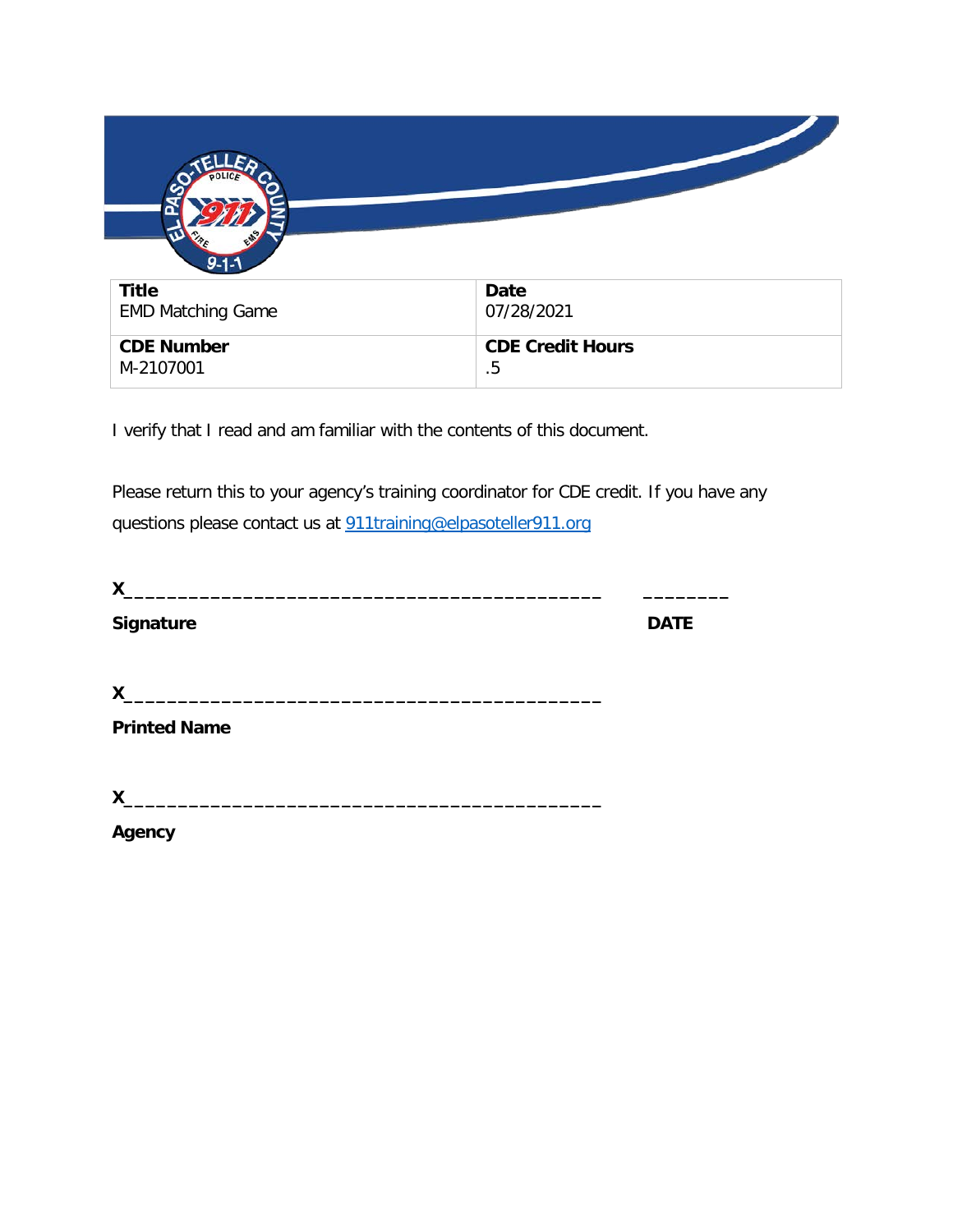## EMD Matching Game

## **Instructions: Match the scenario to the protocol number.**

My grandpa is acting funny. His face is drooped and he is talking funny.

I have been drinking and want to go to detox.

I don 't feel so well. I have a fever, have been vomiting and have stomach pain.

There is a traffic accident at the corner and one person is bleeding.

My husband is a diabetic with high sugar and is having a seizure.

A football player took a hard tackle and landed on his arm. I think it is broken.

My dad' s chest hurts and he is barely breathing.